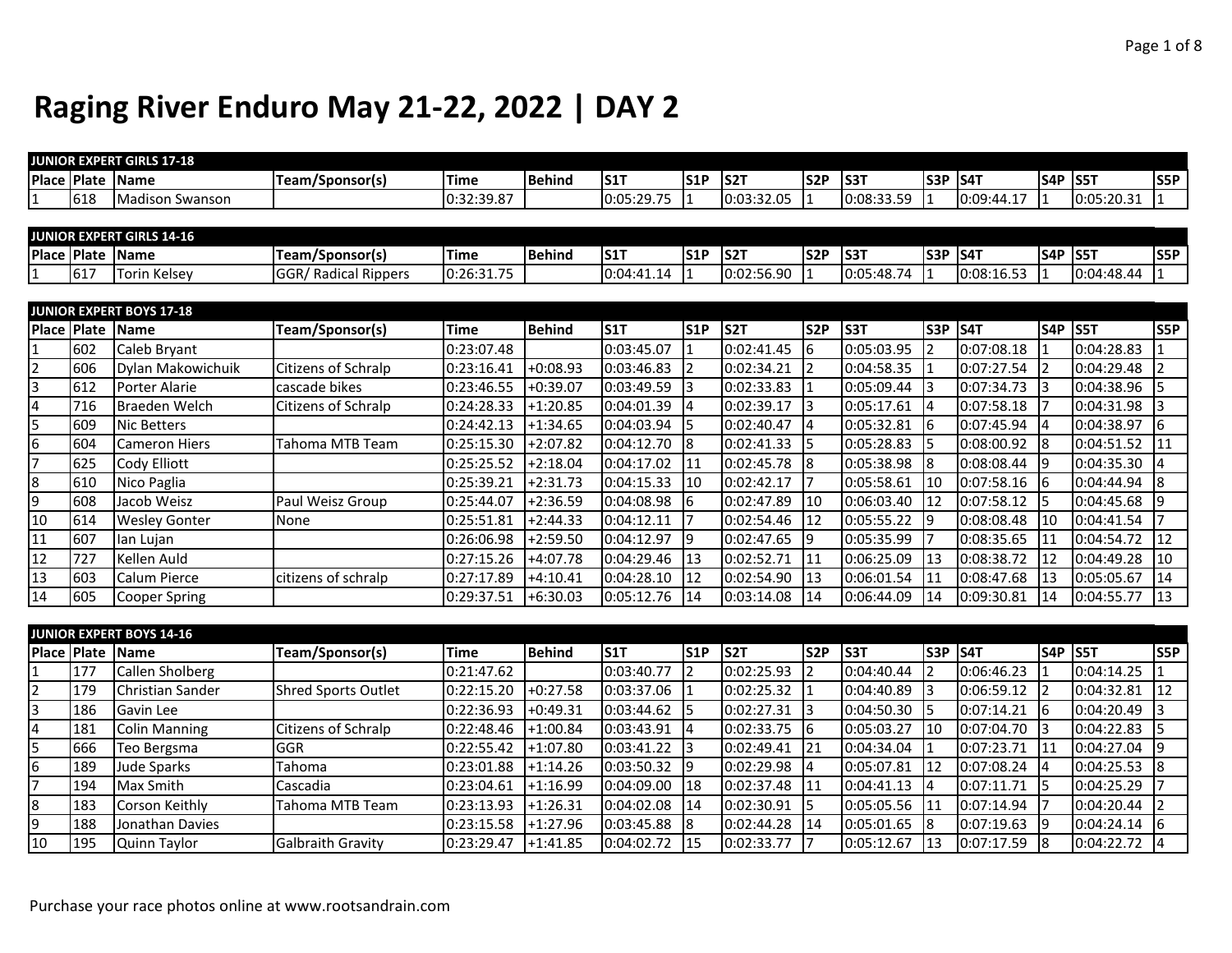| $\overline{11}$ | 180 | Christian Schwarz    | <b>Galbraith Gravity</b> | 0:23:38.50 | +1:50.88   | $0:03:45.34$ 6 |                 | 0:02:35.47 | 19               | 0:05:18.96 | 14  | 0:07:23.91 | I12       | 0:04:34.82 | 115 |
|-----------------|-----|----------------------|--------------------------|------------|------------|----------------|-----------------|------------|------------------|------------|-----|------------|-----------|------------|-----|
| 12              | 191 | Luca Paglia          |                          | 0:23:40.42 | +1:52.80   | 0:03:45.71     |                 | 0:02:36.36 | 110              | 0:05:01.65 |     | 0:07:34.19 | 14        | 0:04:42.51 | 21  |
| 13              | 193 | Max Adam             | <b>Deity Components</b>  | 0:23:46.93 | +1:59.31   | 0:03:54.75     | 11              | 0:02:37.58 | 112              | 0:05:22.80 | 115 | 0:07:20.56 | 10        | 0:04:31.24 | 11  |
| 14              | 197 | Ryan Roelofs         | Diety/MNW                | 0:23:51.13 | $+2:03.51$ | 0:03:58.69     | 13              | 0:02:39.00 | 113              | 0:04:59.89 | 6   | 0:07:38.35 |           | 0:04:35.20 | 17  |
| 15              | 174 | <b>Bentley Moore</b> | Mt Si                    | 0:23:51.55 | $+2:03.93$ | 0:03:53.69     | $\overline{10}$ | 0:02:34.84 | 18               | 0:05:01.32 |     | 0:07:25.70 |           | 0:04:56.00 | I25 |
| N/C             | 601 | Win Jones 2          | 100percent               | 0:24:05.47 |            | 0:03:58.70     |                 | 0:02:38.54 |                  | 0:05:42.77 |     | 0:07:15.93 |           | 0:04:29.53 |     |
| 16              | 199 | Shay Konieczka       | Mt Si                    | 0:24:52.92 | $+3:05.30$ | 0:04:03.39     | 116             | 0:02:46.74 | 116              | 0:05:34.96 | 16  | 0:07:43.76 | 16        | 0:04:44.07 | 124 |
| 17              | 175 | <b>Bjorn North</b>   | <b>MT SI MTB</b>         | 0:25:01.13 | $+3:13.51$ | 0:04:07.00     | 17              | 0:02:48.42 | 128              | 0:05:50.15 | 23  | 0:07:47.03 |           | 0:04:28.53 | 10  |
| 18              | 196 | <b>Reid Farmer</b>   | <b>CJC</b>               | 0:25:15.90 | $+3:28.28$ | 0:04:12.24     | 119             | 0:02:50.79 | 123              | 0:05:43.28 | 17  | 0:07:55.54 | 21        | 0:04:34.05 | 14  |
| 19              | 673 | Cooper Garland       | Cascadia Jr Cycling      | 0:25:17.22 | $+3:29.60$ | 0:04:18.84     | 121             | 0:02:51.20 | 124              | 0:05:45.81 | 119 | 0:07:45.53 | 17        | 0:04:35.84 | 18  |
| 20              | 171 | Alec Fraser          |                          | 0:25:31.42 | $+3:43.80$ | 0:04:33.67     | I25             | 0:02:50.52 | 122              | 0:05:46.55 | 20  | 0:07:47.07 | 19        | 0:04:33.61 | 13  |
| 21              | 184 | Dominic Wilson       |                          | 0:25:31.95 | $+3:44.33$ | 0:04:14.74     | 20              | 0:02:45.78 | $\overline{115}$ | 0:05:48.30 | 22  | 0:08:00.81 |           | 0:04:42.32 | 20  |
| 22              | 182 | Colton Rush          | air team                 | 0:25:37.15 | $+3:49.53$ | 0:04:21.49     | 24              | 0:02:54.38 | 125              | 0:05:44.93 | 18  | 0:07:52.48 | <b>20</b> | 0:04:43.87 | 23  |
| 23              | 170 | Aiden Rutherford     | Mt SI                    | 0:25:56.84 | $+4:09.22$ | 0:04:19.18     | 22              | 0:02:48.83 | 119              | 0:05:57.64 | 24  | 0:08:16.27 | 123       | 0:04:34.92 | 16  |
| 24              | 190 | Kenji Hoshi          | CIC                      | 0:27:30.42 | +5:42.80   | 0:04:53.51     | 26              | 0:03:05.95 | 126              | 0:06:14.77 | 25  | 0:08:34.38 | 24        | 0:04:41.81 | 19  |
| 25              | 600 | <b>Trevor Weston</b> |                          | 0:28:01.90 | $+6:14.28$ | 0:04:21.11     | 123             | 0:02:49.05 | 120              | 0:05:46.69 | 121 | 0:10:21.47 | 125       | 0:04:43.58 | 22  |
| DNF             | 185 | Finley Probasco      |                          |            |            | 0:03:57.21     | 12              | 0:02:47.29 | 117              |            |     |            |           |            |     |
| DNF             | 178 | Carter Oxford        | Mount Si                 |            |            | 0:06:02.21     | 27              |            |                  |            |     |            |           |            |     |

|                      |                       | JUNIOR EXPERT BOYS 11-13 |                            |                                  |                 |            |      |            |             |                |      |             |            |                                  |      |
|----------------------|-----------------------|--------------------------|----------------------------|----------------------------------|-----------------|------------|------|------------|-------------|----------------|------|-------------|------------|----------------------------------|------|
| <b>IPlace IPlate</b> |                       | <b>IName</b>             | /Sponsor(s)<br>Team,       | <b>Time</b>                      | <b>I</b> Behind | IS1        | lS1P | <b>S21</b> | <b>IS2P</b> | IS31           | lS3P | <b>IS41</b> | <b>S4P</b> | ⊵ IS57                           | lS5P |
| . .                  | $\overline{a}$<br>TP; | <b>Kaleb Witt</b>        | accadia<br>Cycling<br>ادەت | :28.46<br>$\sim$ $\sim$<br>10:3. |                 | 0:05:15.84 |      | 0:03:18.74 |             | 0:08:07<br>.28 |      | 10:09:33.93 |            | $\sim$ $\sim$ $\sim$<br>.uj.12.u |      |

|                    |     | <b>JUNIOR SPORT GIRLS 17-18</b> |                 |             |                           |             |      |            |            |             |      |                 |                  |            |             |
|--------------------|-----|---------------------------------|-----------------|-------------|---------------------------|-------------|------|------------|------------|-------------|------|-----------------|------------------|------------|-------------|
| <b>Place Plate</b> |     | <b>Name</b>                     | Team/Sponsor(s) | <b>Time</b> | <b>I</b> Behind           | <b>IS11</b> | IS1P | <b>S21</b> | <b>S2P</b> | <b>IS3T</b> | lS3P | ∕ IS47          | <b>IS4P IS5T</b> |            | <b>IS5P</b> |
| L                  | 744 | Ania Bergerson                  | l Mt Si         | 0:18:21.60  |                           |             |      | 0:03:23.16 |            |             |      | 10:09:45.32     |                  | 0:05:13.12 |             |
| $\sim$             | 745 | Livia Petett                    |                 | 0:21:44.53  | $\left  +3:22.93 \right $ |             |      | 0:04:22.62 |            |             |      | 1:50.66<br>10:1 |                  | 0:05:31.25 |             |

|                |      | <b>JUNIOR SPORT GIRLS 14-16</b> |                      |                           |                |      |      |                |      |             |                  |                 |                  |                |             |
|----------------|------|---------------------------------|----------------------|---------------------------|----------------|------|------|----------------|------|-------------|------------------|-----------------|------------------|----------------|-------------|
|                |      | Place Plate Name                | Team/Sponsor(s)      | <b>Time</b>               | <b>IBehind</b> | IS1T | IS1P | <b>IS2T</b>    | ls2P | <b>IS3T</b> | <b>IS3P IS4T</b> |                 | <b>IS4P IS5T</b> |                | <b>IS5P</b> |
| N/C            | 739  | Chloe Bear**                    | Sweetlines Jr. Racin | 0:16:18.02                |                |      |      | 0:02:51.33     |      |             |                  | 10:08:28.64     |                  | 0:04:58.05     |             |
| 11             | 740  | <b>Ivy Newell</b>               | Rad. Racing/TR Bikes | 0:16:22.36                |                |      |      | 0:02:53.92     |      |             |                  | 0:08:32.57      |                  | 0:04:55.87     |             |
| $\overline{2}$ | 741  | Jetta Porter                    | Sweetlines JR        | 0:17:36.97                | $-1:14.61$     |      |      | 0:03:09.87     |      |             |                  | $0:09:15.14$ 2  |                  | $0:05:11.96$ 3 |             |
| 3              | 743  | Maya Taylor                     | IMt. Si              | $10:18:35.95$ $1+2:13.59$ |                |      |      | $0:03:16.92$ 3 |      |             |                  | $0:10:15.21$  4 |                  | 0:05:03.82     |             |
| 4              | 1615 | Alivia Brodie                   | Tahoma Mtb team      | $ 0:18:55.02 $ +2:32.66   |                |      |      | $0:03:44.78$ 4 |      |             |                  | 0:09:47.88      |                  | $0:05:22.36$ 4 |             |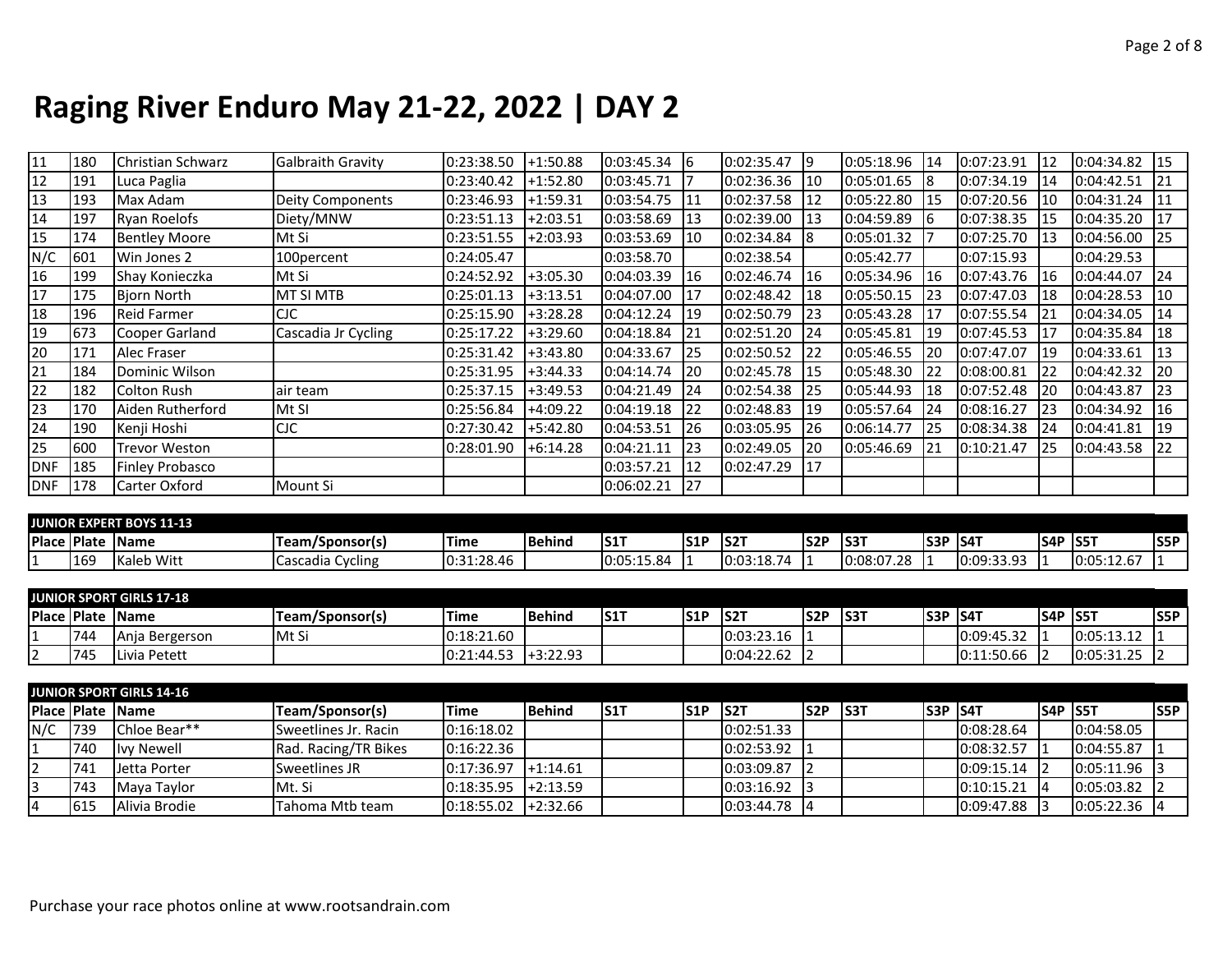|                         |             | <b>JUNIOR SPORT GIRLS 11-13</b> |                      |             |               |            |     |                  |                 |     |                |                 |                |                 |
|-------------------------|-------------|---------------------------------|----------------------|-------------|---------------|------------|-----|------------------|-----------------|-----|----------------|-----------------|----------------|-----------------|
|                         |             | Place Plate Name                | Team/Sponsor(s)      | Time        | <b>Behind</b> | <b>S1T</b> | S1P | S <sub>2</sub> T | S <sub>2P</sub> | S3T | <b>S3P S4T</b> |                 | <b>S4P S5T</b> | S5P             |
| $\mathbf{1}$            | 736         | Adeline Dishman                 | <b>ANTHM</b>         | 0:16:00.69  |               |            |     | 0:02:51.25       |                 |     | 0:08:20.41     | ا 1             | 0:04:49.03     |                 |
| $\overline{2}$          | 737         | Layla Grissom                   | N/A                  | 0:19:15.79  | $+3:15.10$    |            |     | 0:03:28.29       | 12              |     | 0:10:11.92     | $\vert$ 2       | 0:05:35.58     |                 |
| 3                       | 735         | Adara Jacobsen                  |                      | 0:20:27.03  | $+4:26.34$    |            |     | 0:03:52.79       | $\vert$ 3       |     | 0:10:54.08     | 13              | 0:05:40.16     | 3               |
|                         |             |                                 |                      |             |               |            |     |                  |                 |     |                |                 |                |                 |
|                         |             | <b>JUNIOR SPORT BOYS 17-18</b>  |                      |             |               |            |     |                  |                 |     |                |                 |                |                 |
|                         |             | Place Plate Name                | Team/Sponsor(s)      | <b>Time</b> | Behind        | S1T        | S1P | S <sub>2</sub> T | S <sub>2P</sub> | S3T | <b>S3P S4T</b> |                 | <b>S4P S5T</b> | <b>S5P</b>      |
| 1                       | 722         | Graham Benson                   |                      | 0:14:08.08  |               |            |     | 0:02:28.96       |                 |     | 0:07:11.96     |                 | 0:04:27.16     |                 |
| $\overline{2}$          | 725         | Jayden Walter                   |                      | 0:15:12.56  | $+1:04.48$    |            |     | 0:02:40.61       | l2              |     | 0:08:00.21     | 13              | 0:04:31.74     |                 |
| 3                       | 728         | <b>Lucas Fies</b>               |                      | 0:15:16.30  | $+1:08.22$    |            |     | 0:02:43.98       | $\vert$ 3       |     | 0:07:46.90     | 12              | 0:04:45.42     | 16              |
| $\overline{\mathbf{4}}$ | 723         | <b>Hatcher Freda</b>            |                      | 0:15:35.09  | $+1:27.01$    |            |     | 0:02:44.60       | 14              |     | 0:08:18.35     | $\overline{6}$  | 0:04:32.14     |                 |
| 5                       | 718         | Cody Cox                        | <b>JRA</b>           | 0:15:39.01  | $+1:30.93$    |            |     | 0:02:45.27       | $\sqrt{5}$      |     | 0:08:12.01     | $\overline{a}$  | 0:04:41.73     | l4              |
| $\boldsymbol{6}$        | 833         | <b>Koen Griess</b>              | Tahoma MTB           | 0:15:56.52  | $+1:48.44$    |            |     | 0:02:55.12       | 6               |     | 0:08:13.84     | 15              | 0:04:47.56     | 8               |
| $\overline{7}$          | 733         | <b>Tyler Kerker</b>             | Mission6ix           | 0:16:04.77  | +1:56.69      |            |     | 0:02:55.94       |                 |     | 0:08:25.63     |                 | 0:04:43.20     |                 |
| $\overline{8}$          | 715         | Bodhi Earlywine                 |                      | 0:16:19.67  | $+2:11.59$    |            |     | 0:03:03.66       | $\mathbf{11}$   |     | 0:08:24.31     |                 | 0:04:51.70     | 9               |
| $\overline{9}$          | 729         | Lukas Child                     | tireless Velo        | 0:16:33.49  | $+2:25.41$    |            |     | 0:02:57.84       | l8              |     | 0:08:35.45     | l9              | 0:05:00.20     | $\overline{13}$ |
| 10                      | 726         | <b>Jed Roderick</b>             |                      | 0:16:43.25  | $+2:35.17$    |            |     | 0:03:01.39       | l9              |     | 0:08:48.51     | 110             | 0:04:53.35     | 10              |
| 11                      | 721         | <b>Emmett Lolley</b>            |                      | 0:16:44.35  | $+2:36.27$    |            |     | 0:03:03.06       | 10              |     | 0:08:54.72     | 11              | 0:04:46.57     |                 |
| 12                      | 717         | <b>Brant Bartrand</b>           |                      | 0:17:29.86  | $+3:21.78$    |            |     | 0:03:10.05       | 14              |     | 0:09:24.24     | $ 13\rangle$    | 0:04:55.57     | 12              |
| 13                      | 724         | Hayden Leon                     |                      | 0:17:42.67  | $+3:34.59$    |            |     | 0:03:14.30       | 15              |     | 0:09:24.09     | 12              | 0:05:04.28     | 15              |
| 14                      | 720         | Dawson Gorley                   |                      | 0:17:59.93  | $+3:51.85$    |            |     | 0:03:04.79       | 13              |     | 0:10:00.43     | 14              | 0:04:54.71     | 11              |
| 15                      | 613         | <b>Timothy True</b>             |                      | 0:18:40.87  | +4:32.79      |            |     | 0:03:19.75       | 16              |     | 0:10:06.11     | <sup>15</sup>   | 0:05:15.01     | 16              |
| 16                      | 734         | <b>Wilbur Estep</b>             |                      | 0:19:44.61  | $+5:36.53$    |            |     | 0:03:04.02       | $\overline{12}$ |     | 0:11:39.76     | 17              | 0:05:00.83     | 14              |
| 17                      | 732         | <b>Travis Knudsen</b>           | St. Eddys ShredSquad | 0:20:32.28  | $+6:24.20$    |            |     | 0:03:42.74       | 17              |     | 0:11:16.89     | 16              | 0:05:32.65     | 17              |
|                         |             |                                 |                      |             |               |            |     |                  |                 |     |                |                 |                |                 |
|                         |             | <b>JUNIOR SPORT BOYS 14-16</b>  |                      |             |               |            |     |                  |                 |     |                |                 |                |                 |
|                         | Place Plate | Name                            | Team/Sponsor(s)      | <b>Time</b> | <b>Behind</b> | S1T        | S1P | S <sub>2</sub> T | S2P             | S3T | <b>S3P S4T</b> |                 | <b>S4P S5T</b> | S5P             |
|                         | 676         | Elias Saarela                   | Sweetlines           | 0:14:08.01  |               |            |     | 0:02:36.17       | 8               |     | 0:07:13.71     | 2               | 0:04:18.13     |                 |
| $\overline{2}$          | 661         | Alessandro Prestero             | Sweetlines racing    | 0:14:09.09  | $+0:01.08$    |            |     | 0:02:33.74       | 15              |     | 0:07:15.61     | <sub>3</sub>    | 0:04:19.74     | $\overline{2}$  |
| $\overline{\mathbf{3}}$ | 701         | Oliver Brandyberry              | GGR                  | 0:14:19.88  | $+0:11.87$    |            |     | 0:02:31.92       | $\overline{12}$ |     | 0:07:22.92     | 15              | 0:04:25.04     | $\overline{3}$  |
| $\overline{\mathbf{4}}$ | 663         | <b>Austin Gibbons</b>           | Sweetlines           | 0:14:21.73  | $+0:13.72$    |            |     | 0:02:30.50       | $\mathbf{1}$    |     | 0:07:24.40     | $\sqrt{6}$      | 0:04:26.83     | l5              |
| 5                       | 708         | <b>Ryder Grissom</b>            | <b>NA</b>            | 0:14:31.26  | $+0:23.25$    |            |     | 0:02:34.29       | 6               |     | 0:07:30.41     | 8               | 0:04:26.56     |                 |
| 6                       | 187         | Jaren Martinsen                 |                      | 0:14:33.90  | $+0:25.89$    |            |     | 0:02:33.70       | 14              |     | 0:07:27.37     |                 | 0:04:32.83     | 11              |
| $\overline{7}$          | 670         | <b>Brody Elliott</b>            |                      | 0:14:35.36  | $+0:27.35$    |            |     | 0:02:43.74       | $\vert$ 13      |     | 0:07:18.82     | $\overline{14}$ | 0:04:32.80     | $\overline{10}$ |
| $\infty$                | 695         | <b>Miles Gifford</b>            | Galbraith Gravity    | 0:14:35.83  | $+0:27.82$    |            |     | 0:02:32.86       | l3              |     | 0:07:30.85     | 19              | 0:04:32.12     | 9               |
| 9                       | 685         | Gavin Stecher                   |                      | 0:14:50.52  | $+0:42.51$    |            |     | 0:02:44.65       | $\vert$ 15      |     | 0:07:36.15     | $\vert$ 11      | 0:04:29.72     |                 |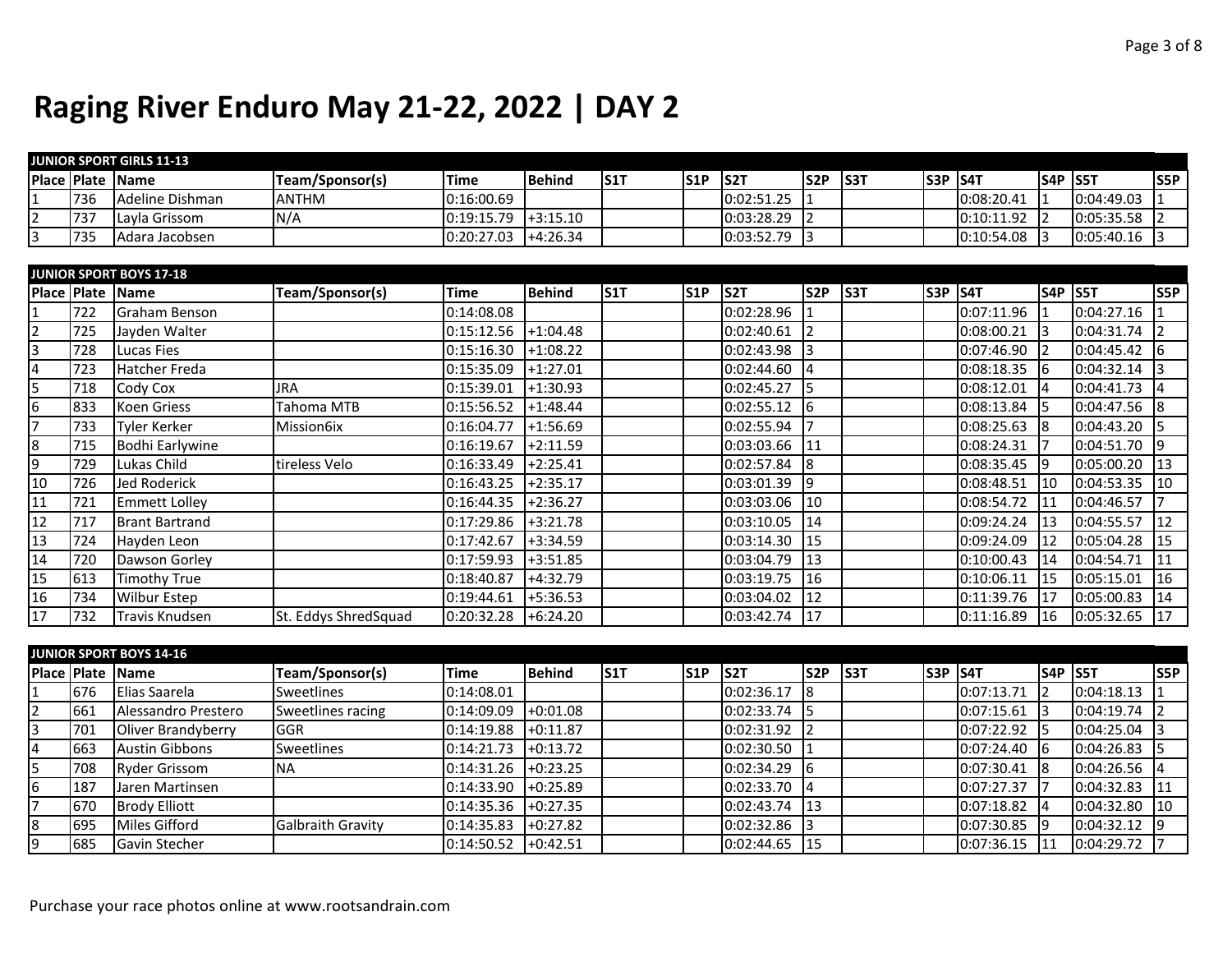|                                                                 | 703 | Palladyn Adsitt          | Tahoma Mountain Bike | $0:14:52.68$ +0:44.67 |            |  | 0:02:35.21      | 17              |  | $0:07:43.37$ 12 |                                           | $0:04:34.10$ 13 |                 |
|-----------------------------------------------------------------|-----|--------------------------|----------------------|-----------------------|------------|--|-----------------|-----------------|--|-----------------|-------------------------------------------|-----------------|-----------------|
| $\frac{10}{11}$                                                 | 662 | Andrew Hergert           | The Urban Wheeler    | 0:14:54.39            | $+0:46.38$ |  | 0:02:38.78      | $\vert$ 10      |  | 0:07:33.22      | $ 10\rangle$                              | 0:04:42.39      | $\sqrt{18}$     |
| $\overline{12}$                                                 | 693 | Max Baker                | Mt Si MTB            | 0:15:05.54            | $+0:57.53$ |  | 0:02:37.47      | $\sqrt{9}$      |  | 0:08:00.81      | 20                                        | 0:04:27.26      | 16.             |
| 13                                                              | 667 | Bjorn Blankenship        | Cascadia Jr Cycling  | 0:15:07.92            | $+0:59.91$ |  | 0:02:42.76      | 12              |  | 0:07:54.35 15   |                                           | 0:04:30.81      | 8               |
| 14                                                              | 675 | Dane Kiser               | <b>JRA</b>           | 0:15:15.74            | $+1:07.73$ |  | 0:02:43.94      | 14              |  | 0:07:50.26      | $ 13\rangle$                              | 0:04:41.54      | 17              |
| 15                                                              | 198 | <b>Rye Geiger</b>        | Mt. Si MTB           | 0:15:18.71            | $+1:10.70$ |  | 0:02:42.71      | 11              |  | 0:07:53.40      | 14                                        | 0:04:42.60      | 21              |
| 16                                                              | 688 | John Pollock             | Citizens of Schralp  | 0:15:21.01            | $+1:13.00$ |  | 0:02:45.90      | 16              |  | 0:07:59.68      | 117                                       | 0:04:35.43      | 16              |
| 17                                                              | 711 | Soren Porter             | ggr                  | 0:15:27.61            | $+1:19.60$ |  | 0:02:52.88      | 24              |  | 0:07:59.88      | 18                                        | 0:04:34.85      | 14              |
| 18                                                              | 677 | <b>Elliott Collamore</b> | Tahoma Mtn Bike Team | 0:15:38.45            | $+1:30.44$ |  | 0:02:50.98      | 22              |  | 0:07:58.01      | $ 16\rangle$                              | 0:04:49.46      | 25              |
| 19                                                              | 709 | <b>Ryland Kilts</b>      |                      | 0:15:42.82            | $+1:34.81$ |  | 0:02:46.36      | 18              |  | 0:08:00.70 19   |                                           | 0:04:55.76      | 29              |
| 20                                                              | 672 | Casey Martin             | Citizens of Schralp  | 0:15:47.91            | $+1:39.90$ |  | 0:02:53.32      | 25              |  | $0:08:12.16$ 23 |                                           | 0:04:42.43      | 20              |
| $\overline{21}$                                                 | 686 | Jack Labarge             | Citizens of Schralp  | 0:15:50.48            | $+1:42.47$ |  | 0:02:49.82      | 20              |  | $0:08:13.57$ 24 |                                           | 0:04:47.09      | 24              |
| 22                                                              | 707 | Ryan Markegard           |                      | 0:15:56.32            | $+1:48.31$ |  | 0:02:46.11      | 17              |  | 0:08:08.87      | 122                                       | 0:05:01.34      | 36              |
| $\overline{23}$                                                 | 192 | <b>Matt True</b>         |                      | 0:16:01.96            | $+1:53.95$ |  | 0:03:03.54      | 36              |  | 0:08:02.99      | 121                                       | 0:04:55.43      | 28              |
| $\overline{24}$                                                 | 679 | <b>Ethan Foss</b>        | Rosario Bike Co.     | 0:16:02.29            | $+1:54.28$ |  | 0:02:48.29      | $\overline{19}$ |  | 0:08:19.63      | 25                                        | 0:04:54.37      | 27              |
| 25                                                              | 687 | Jacob Hollday            | <b>JRA</b>           | 0:16:18.86            | $+2:10.85$ |  | 0:03:00.54      | 31              |  | 0:08:33.98      | 126                                       | 0:04:44.34      | 22              |
| 26                                                              | 172 | Ari Simon                | Cascadia Junior      | $0:16:19.70$ +2:11.69 |            |  | 0:02:55.11      | 26              |  | 0:08:42.20      | 132                                       | 0:04:42.39      | 18              |
| $\overline{27}$                                                 | 678 | <b>Ethan Falkner</b>     |                      | 0:16:22.31            | $+2:14.30$ |  | 0:02:51.30      | 23              |  | 0:08:39.78 30   |                                           | 0:04:51.23      | 26              |
| 28                                                              | 704 | Parker Green             |                      | 0:16:23.92            | $+2:15.91$ |  | 0:02:56.65      | 28              |  | $0:08:52.18$ 34 |                                           | 0:04:35.09      | 15              |
| 29                                                              | 684 | Gage Deru                | Tahoma               | 0:16:39.49            | $+2:31.48$ |  | 0:03:03.41      | $\overline{35}$ |  | 0:08:38.36      | 127                                       | 0:04:57.72      | $\overline{32}$ |
| $\frac{30}{31}$                                                 | 999 | Hank Menzie              | <b>Tahoma MTB</b>    | 0:16:41.38            | $+2:33.37$ |  | 0:02:57.18      | $\overline{30}$ |  | 0:08:39.27      | <b>29</b>                                 | 0:05:04.93      | 39              |
|                                                                 | 696 | Monte Bump               | Citizens of Schralp  | 0:16:44.37            | $+2:36.36$ |  | 0:02:56.79      | $\vert$ 29      |  | 0:09:00.71      | $ 35\rangle$                              | 0:04:46.87      | 23              |
|                                                                 | 674 | William Rausch           |                      | 0:16:51.24            | $+2:43.23$ |  | 0:02:50.18      | 21              |  | $0:08:43.45$ 33 |                                           | 0:05:17.61      | $\overline{47}$ |
|                                                                 | 697 | Nathaniel Norwick        |                      | 0:16:52.81            | $+2:44.80$ |  | 0:03:06.09      | 37              |  | $0:08:38.45$ 28 |                                           | 0:05:08.27      | 43              |
|                                                                 | 792 | Justin White             | Tahoma Mt Bike       | 0:16:58.57            | $+2:50.56$ |  | 0:03:10.10      | $\vert$ 39      |  | 0:08:41.77      | $\begin{array}{c} \boxed{31} \end{array}$ | 0:05:06.70      | 41              |
|                                                                 | 681 | <b>Ethan Snook</b>       |                      | 0:17:01.40            | $+2:53.39$ |  | 0:03:01.35      | 32              |  | 0:09:04.28 39   |                                           | 0:04:55.77      | 30              |
| $\frac{32}{33}$ $\frac{33}{35}$ $\frac{35}{37}$ $\frac{36}{37}$ | 669 | <b>Brock Welch</b>       | Citizens of Schralp  | 0:17:02.65            | $+2:54.64$ |  | 0:02:55.61      | 127             |  | 0:09:06.07      | <b>40</b>                                 | 0:05:00.97      | 35              |
|                                                                 | 692 | <b>Luke Garrett</b>      | St Eddys shred squad | 0:17:14.13            | $+3:06.12$ |  | 0:03:02.62      | 33              |  | 0:09:12.87      | 41                                        | 0:04:58.64      | 34              |
| $\overline{\text{sc}}$                                          | 986 | Cooper Green             | Key Pen Pirate       | 0:17:15.16            | $+3:07.15$ |  | 0:03:08.06      | 38              |  | 0:09:01.62 37   |                                           | 0:05:05.48      | 40              |
| 39                                                              | 987 | Danny Williams           | Tahoma Mountain Bike | 0:17:26.33            | $+3:18.32$ |  | 0:03:03.02      | 34              |  | $0:09:25.33$ 42 |                                           | 0:04:57.98      | 33              |
| 40                                                              | 759 | <b>Ben Florida</b>       | Mt Si MTB            | 0:17:26.49            | $+3:18.48$ |  | 0:03:19.63      | 42              |  | $0:09:04.12$ 38 |                                           | 0:05:02.74      | 38              |
| $\overline{41}$                                                 | 714 | Zane Alexander           |                      | 0:18:01.71            | $+3:53.70$ |  | 0:03:18.63      | 41              |  | 0:09:41.58      | 45                                        | 0:05:01.50      | 37              |
| 42                                                              | 713 | <b>Tanner Duyn</b>       |                      | 0:18:02.13            | $+3:54.12$ |  | 0:03:15.83      | 40              |  | 0:09:31.04      | 43                                        | 0:05:15.26      | 46              |
| 43                                                              | 787 | Dylan Heideman           |                      | 0:18:16.34            | $+4:08.33$ |  | 0:03:25.53      | 43              |  | $0:09:54.29$ 49 |                                           | 0:04:56.52      | 31              |
| 44                                                              | 794 | Lucas Shultz             | Tahoma               | 0:18:31.05            | $+4:23.04$ |  | 0:03:43.48      | 50              |  | $0:09:40.33$ 44 |                                           | 0:05:07.24      | 42              |
| 45                                                              | 665 | <b>Beau Kinley</b>       |                      | 0:18:32.51            | $+4:24.50$ |  | 0:03:31.17      | 46              |  | $0:09:50.35$ 47 |                                           | 0:05:10.99      | 44              |
| 46                                                              | 795 | Patrick Donlin           | MT SI MTB            | $0:18:40.48$ +4:32.47 |            |  | $0:03:32.14$ 47 |                 |  | $0:09:46.79$ 46 |                                           | $0:05:21.55$ 49 |                 |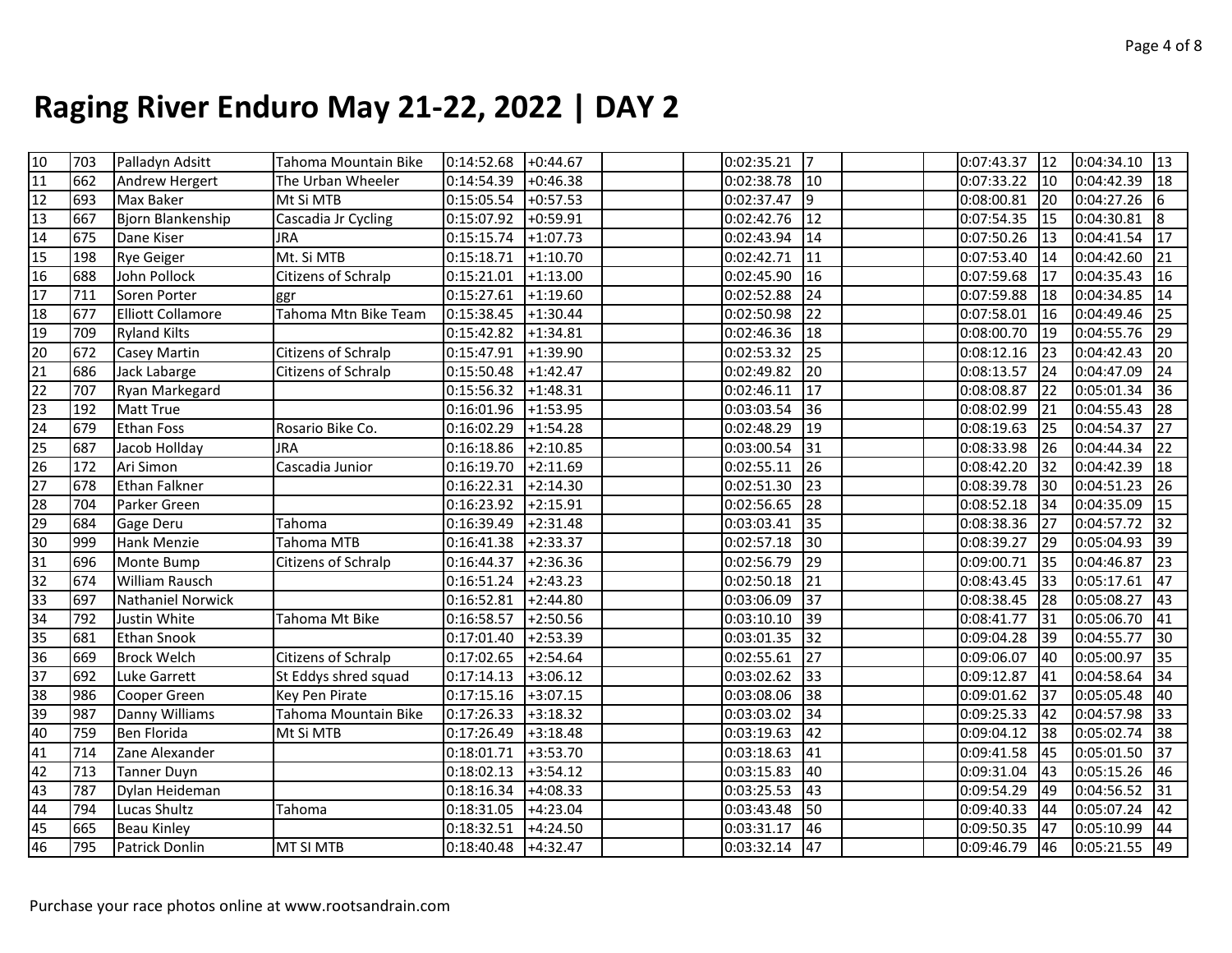| 47 | 698  | Nicholas Krawczuk     | Citizens of Schralp  | 0:18:47.60 | $+4:39.59$                |  | $0:03:25.83$ 44 |             |  | $0:09:54.21$ 48             | 0:05:27.56 | 152 |
|----|------|-----------------------|----------------------|------------|---------------------------|--|-----------------|-------------|--|-----------------------------|------------|-----|
| 48 | 705  | <b>Quinby Douglas</b> | Mt Si MTB            | 0:18:53.25 | $+4:45.24$                |  | $0:03:27.56$ 45 |             |  | $0:10:02.85$ 50             | 0:05:22.84 | 151 |
| 49 | 712  | Stian Bergerson       |                      | 0:19:23.50 | $+5:15.49$                |  | $0:03:36.58$ 48 |             |  | $10:10:34.95$ 52            | 0:05:11.97 | 145 |
| 50 | 789  | Eli Jared             | Tahoma Mountain Bike | 0:19:35.47 | $+5:27.46$                |  | $0:03:51.06$ 52 |             |  | $\vert 0:10:23.98 \vert 51$ | 0:05:20.43 | 148 |
| 51 | 699  | Nolan Wais            | Mt. Si MTB           | 0:19:45.18 | $+5:37.17$                |  | $0:03:36.95$ 49 |             |  | $\vert 0:10:45.82 \vert 53$ | 0:05:22.41 | 150 |
| 52 | 1671 | Carter Dawson         |                      | 0:20:12.23 | $+6:04.22$                |  | $0:05:24.56$ 54 |             |  | $ 0:09:01.48 $ 36           | 0:05:46.19 |     |
| 53 | 664  | <b>Austin Harris</b>  |                      | 0:21:08.17 | $+7:00.16$                |  | 0:03:48.68      | <b>151</b>  |  | $10:11:51.68$ 154           | 0:05:27.81 | 153 |
| 54 | 1682 | Evan Auld             |                      | 0:21:54.41 | $\left  +7:46.40 \right $ |  | 0:04:06.64      | <b>153</b>  |  | $0:11:57.05$ 5              | 0:05:50.72 |     |
| 55 | 680  | Ethan Mcgowan         |                      | 0:22:06.56 | $+7:58.55$                |  | 0:10:24.27      | <b>I</b> 55 |  | $0:07:08.64$  1             | 0:04:33.65 | 112 |

|                |                  | <b>JUNIOR SPORT BOYS 11-13</b> |                        |                       |            |                  |                 |            |                 |     |                |                 |                |            |            |
|----------------|------------------|--------------------------------|------------------------|-----------------------|------------|------------------|-----------------|------------|-----------------|-----|----------------|-----------------|----------------|------------|------------|
|                | Place Plate Name |                                | Team/Sponsor(s)        | <b>Time</b>           | Behind     | S <sub>1</sub> T | S <sub>1P</sub> | S2T        | S <sub>2P</sub> | S3T | <b>S3P S4T</b> |                 | <b>S4P S5T</b> |            | <b>S5P</b> |
|                | 650              | Damien Comeau                  | Mt Si MTB              | 0:15:13.20            |            |                  |                 | 0:02:36.25 |                 |     |                | 0:08:06.11      |                | 0:04:30.84 |            |
| $\overline{2}$ | 652              | Levi Leh                       | Tahoma MTB             | 0:15:41.28            | $+0.28.08$ |                  |                 | 0:02:46.62 |                 |     |                | $0:08:03.22$  1 |                | 0:04:51.44 |            |
| 3              | 651              | Elliott Dishman                | <b>ANTHM</b>           | 0:15:51.74            | $+0:38.54$ |                  |                 | 0:02:47.06 |                 |     |                | $0:08:20.96$ 5  |                | 0:04:43.72 |            |
| $\overline{4}$ | 997              | Axel Weaver                    | School of Send         | 0:15:57.19            | $+0:43.99$ |                  |                 | 0:02:55.49 | 16              |     |                | $0:08:23.84$ 6  |                | 0:04:37.86 |            |
| 5              | 657              | Sawyer Hall                    | <b>GGR</b>             | 0:15:57.88            | $+0:44.68$ |                  |                 | 0:02:50.74 | 14              |     |                | $0:08:16.53$ 4  |                | 0:04:50.61 |            |
| 6              | 658              | Teo Gray                       | grom squad             | 0:16:09.63            | $+0:56.43$ |                  |                 | 0:03:05.86 | 110             |     |                | $0:08:16.24$ 3  |                | 0:04:47.53 |            |
|                | 653              | Eli Grass                      | <b>BEA</b>             | 0:16:21.58            | $+1:08.38$ |                  |                 | 0:02:53.75 |                 |     |                | 0:08:30.70      |                | 0:04:57.13 |            |
| 8              | 648              | Clayton Martinsen              |                        | 0:17:18.19            | $+2:04.99$ |                  |                 | 0:03:03.82 | 18              |     |                | 0:08:52.84 8    |                | 0:05:21.53 | 14         |
| 9              | 656              | Robbie Wodnik                  |                        | 0:17:21.67            | $+2:08.47$ |                  |                 | 0:03:05.33 | 19              |     |                | 0:09:14.74 11   |                | 0:05:01.60 | 10         |
| 10             | 996              | Noah Behunin                   | Tahoma                 | 0:17:30.78            | $+2:17.58$ |                  |                 | 0:03:08.21 | 12              |     |                | [0:09:05.48]    |                | 0:05:17.09 | 13         |
| 11             | 636              | Nils Stevenson                 | Tahoma MTB             | 0:17:32.09            | $+2:18.89$ |                  |                 | 0:03:06.62 | 11              |     |                | $0:09:13.86$ 10 |                | 0:05:11.61 | 11         |
| 12             | 649              | Jacob Rausch                   |                        | 0:17:32.98            | $+2:19.78$ |                  |                 | 0:02:57.99 |                 |     |                | $0:09:37.05$ 13 |                | 0:04:57.94 |            |
| 13             | 659              | <b>Trae Petett</b>             |                        | 0:17:47.91            | $+2:34.71$ |                  |                 | 0:03:14.36 | 13              |     |                | 0:09:21.63      | 112            | 0:05:11.92 | 12         |
| 14             | 655              | Quinn Farmer                   | <b>BEA</b>             | 0:18:20.51            | $+3:07.31$ |                  |                 | 0:03:16.89 | <b>14</b>       |     |                | [0:10:02.21]    | <b>114</b>     | 0:05:01.41 |            |
| 15             | 775              | Liam Mccallum                  | <b>TAHOMA MTB TEAM</b> | 0:21:05.93            | $+5:52.73$ |                  |                 | 0:03:45.90 | 115             |     |                | 0:11:43.31      | 115            | 0:05:36.72 | 15         |
| 16             | 771              | <b>Eston Snook</b>             |                        | $0:24:20.85$ +9:07.65 |            |                  |                 | 0:04:22.93 | 116             |     |                | 0:13:50.52      | $ 16\rangle$   | 0:06:07.40 | 16         |

|                | <b>NOVICE BOYS 14-16</b>   |                           |                  |             |               |                |           |            |             |  |  |  |
|----------------|----------------------------|---------------------------|------------------|-------------|---------------|----------------|-----------|------------|-------------|--|--|--|
|                | <b>IPlace IPlate IName</b> |                           | Team / Sponsors  | <b>Time</b> | <b>Behind</b> | <b>IR1 T</b>   | $R1P$ R2T |            | <b>IR2P</b> |  |  |  |
|                | 599                        | Quinn Warner              |                  | 0:09:38.57  |               | $0:04:50.18$ 1 |           | 0:04:48.39 |             |  |  |  |
| $\overline{2}$ | 796                        | Peter Heller              |                  | 0:09:40.21  | $+0:01.64$    | $0:04:58.86$ 2 |           | 0:04:41.35 |             |  |  |  |
| 3              | 791                        | Jack Bedell               |                  | 0:10:01.75  | $+0:23.18$    | $0:05:00.93$ 3 |           | 0:05:00.82 |             |  |  |  |
|                | 799                        | Theodore Gaugel           | <b>Mt Si MTB</b> | 0:10:11.64  | $H + 0:33.07$ | 0:05:04.24     |           | 0:05:07.40 |             |  |  |  |
|                | 200                        | <b>IGavin Christopher</b> |                  | 0:10:21.19  | $H + 0:42.62$ | 0:05:02.07     | 14        | 0:05:19.12 |             |  |  |  |
| 6              | 990                        | <b>Hudson Hall</b>        |                  | 0:10:21.97  | $H + 0:43.40$ | $0:05:11.68$ 6 |           | 0:05:10.29 |             |  |  |  |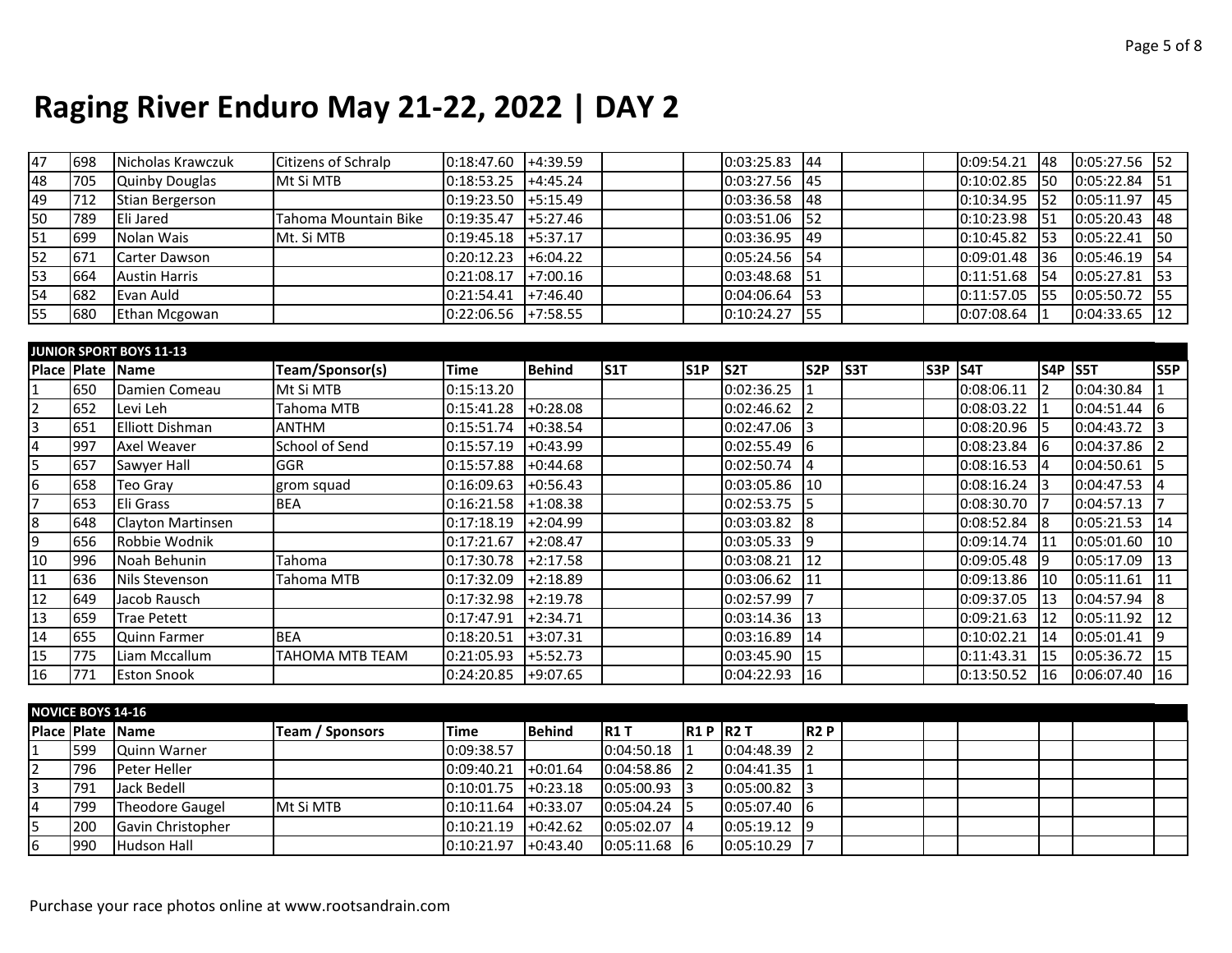| 17              | 800                      | Tomoaki Asakura           | Mt.Si MTB                 | $0:10:26.74$ +0:48.17 |                       | $0:05:21.35$ 9  |                | 0:05:05.39 | $\vert 4 \vert$  |  |  |  |
|-----------------|--------------------------|---------------------------|---------------------------|-----------------------|-----------------------|-----------------|----------------|------------|------------------|--|--|--|
| 8               | 965                      | <b>Marcus Trittenbass</b> |                           | 0:10:27.32            | $+0:48.75$            | $0:05:21.07$ 8  |                | 0:05:06.25 | 15               |  |  |  |
| 9               | 731                      | Koti Chow                 |                           | 0:10:31.60            | $+0:53.03$            | 0:05:15.82      |                | 0:05:15.78 | 8                |  |  |  |
| 10              | 786                      | Conner Ball               |                           | 0:10:44.74            | $+1:06.17$            | 0:05:23.99      | 10             | 0:05:20.75 | $\vert$ 10       |  |  |  |
| 11              | 668                      | <b>Bridger Newhall</b>    |                           | 0:10:49.93            | $+1:11.36$            | 0:05:27.25      | 11             | 0:05:22.68 | 11               |  |  |  |
| $\overline{12}$ | 785                      | <b>Brody Dawson</b>       |                           | 0:10:54.87            | $+1:16.30$            | 0:05:31.78      | 12             | 0:05:23.09 | 12               |  |  |  |
| $\overline{13}$ | 797                      | Peyton Calhoun            | Driven Cycling            | 0:11:16.33            | $+1:37.76$            | 0:05:45.22      | 13             | 0:05:31.11 | 13               |  |  |  |
| 14              | 988                      | Jackson Stoops            | Tahoma                    | 0:11:49.59            | $+2:11.02$            | 0:06:05.03      | 15             | 0:05:44.56 | 14               |  |  |  |
| 15              | 989                      | lan Stoops                | Tahoma                    | 0:12:15.72            | $+2:37.15$            | 0:06:12.78      | 17             | 0:06:02.94 | 15               |  |  |  |
| 16              | 801                      | <b>Tresler Symms</b>      | <b>Citzens of Schralp</b> | 0:12:24.93            | $+2:46.36$            | 0:06:06.12      | 16             | 0:06:18.81 | 16               |  |  |  |
| 17              | 793                      | Kayden Hill               |                           | 0:12:26.73            | $+2:48.16$            | 0:05:55.77      | 14             | 0:06:30.96 | 17               |  |  |  |
|                 |                          |                           |                           |                       |                       |                 |                |            |                  |  |  |  |
|                 | <b>NOVICE BOYS 11-13</b> |                           |                           |                       |                       |                 |                |            |                  |  |  |  |
|                 |                          | Place Plate Name          | <b>Team / Sponsors</b>    | <b>Time</b>           | <b>Behind</b>         | <b>R1T</b>      | <b>R1P R2T</b> |            | R <sub>2</sub> P |  |  |  |
| $\mathbf{1}$    | 994                      | Wyatt Whiton              | Mt Si MTB                 | 0:09:49.51            |                       | 0:04:52.07      |                | 0:04:57.44 | $\overline{2}$   |  |  |  |
| $\overline{2}$  | 779                      | <b>Riley Walter</b>       |                           | 0:09:53.43            | $+0:03.92$            | 0:04:55.15      |                | 0:04:58.28 | $\vert$ 3        |  |  |  |
| 3               | 772                      | Jayden Stanton            | Team Send                 | 0:09:54.18            | $+0:04.67$            | 0:04:58.72      |                | 0:04:55.46 | I1               |  |  |  |
| $\overline{4}$  | 773                      | Joey Bedell               |                           | 0:09:59.09            | $+0:09.58$            | 0:04:59.10      |                | 0:04:59.99 | 4                |  |  |  |
| 5               | 654                      | Nolan Taylor              |                           | 0:10:04.08            | $+0:14.57$            | 0:05:03.60      |                | 0:05:00.48 | 15               |  |  |  |
| $6\overline{6}$ | 935                      | <b>Gauge Crumbley</b>     | Mt St MTB                 | 0:10:07.27            | $+0:17.76$            | $0:05:05.13$ 6  |                | 0:05:02.14 |                  |  |  |  |
| $\overline{7}$  | 782                      | Samuel Moore              | Mt Si                     | 0:10:12.06            | $+0:22.55$            | 0:05:10.38      | $\sqrt{8}$     | 0:05:01.68 | $\overline{6}$   |  |  |  |
| 8               | 992                      | <b>Cliff Rial</b>         |                           | 0:10:20.23            | $+0:30.72$            | 0:05:10.21      |                | 0:05:10.02 | 8                |  |  |  |
| $\overline{9}$  | 781                      | <b>Rusty Yatteau</b>      | Mt Si Mountain Bike       | 0:10:26.26            | $+0:36.75$            | $0:05:10.46$ 9  |                | 0:05:15.80 | 12               |  |  |  |
| 10              | 784                      | <b>Wyatt Kelley</b>       |                           | 0:10:37.56            | $+0:48.05$            | $0:05:27.15$ 13 |                | 0:05:10.41 | $\vert$ 9        |  |  |  |
| 11              | 780                      | Robert Liddle             |                           | 0:10:37.84            | $+0:48.33$            | 0:05:22.81      | 11             | 0:05:15.03 | 11               |  |  |  |
| 12              | 777                      | Max Bryant                | Mt Si MTB                 | 0:10:53.50            | $+1:03.99$            | 0:05:21.52      | 10             | 0:05:31.98 | 14               |  |  |  |
| 13              | 993                      | Ciaran Connelly           |                           | 0:10:53.71            | $+1:04.20$            | 0:05:24.26      | 12             | 0:05:29.45 | $\vert$ 13       |  |  |  |
| 14              | 774                      | Kai Blankenship           | Cascadia Jr Cycling       | 0:11:13.70            | $+1:24.19$            | 0:06:00.36      | 15             | 0:05:13.34 | 10               |  |  |  |
| $\overline{15}$ | 769                      | Charlie Kuhn              |                           | 0:11:22.06            | $+1:32.55$            | 0:05:41.54      | 14             | 0:05:40.52 | 15               |  |  |  |
| 16              | 991                      | <b>Brody Reich</b>        |                           | 0:11:56.15            | $+2:06.64$            | 0:06:07.03      | 17             | 0:05:49.12 | $\overline{17}$  |  |  |  |
| 17              | 770                      | Dane Holscher             | Tahoma Mt Bike Club       | 0:11:57.60            | $+2:08.09$            | 0:06:01.01      | 116            | 0:05:56.59 | 18               |  |  |  |
| 18              | 995                      | Ian Tomlinson             |                           | 0:12:51.24            | $+3:01.73$            | 0:07:10.64      | 19             | 0:05:40.60 | 16               |  |  |  |
| $\overline{19}$ |                          | <b>Miles Galler</b>       |                           |                       | $0:13:13.94$ +3:24.43 | 0:06:46.33      | 18             | 0:06:27.61 | $\vert$ 19       |  |  |  |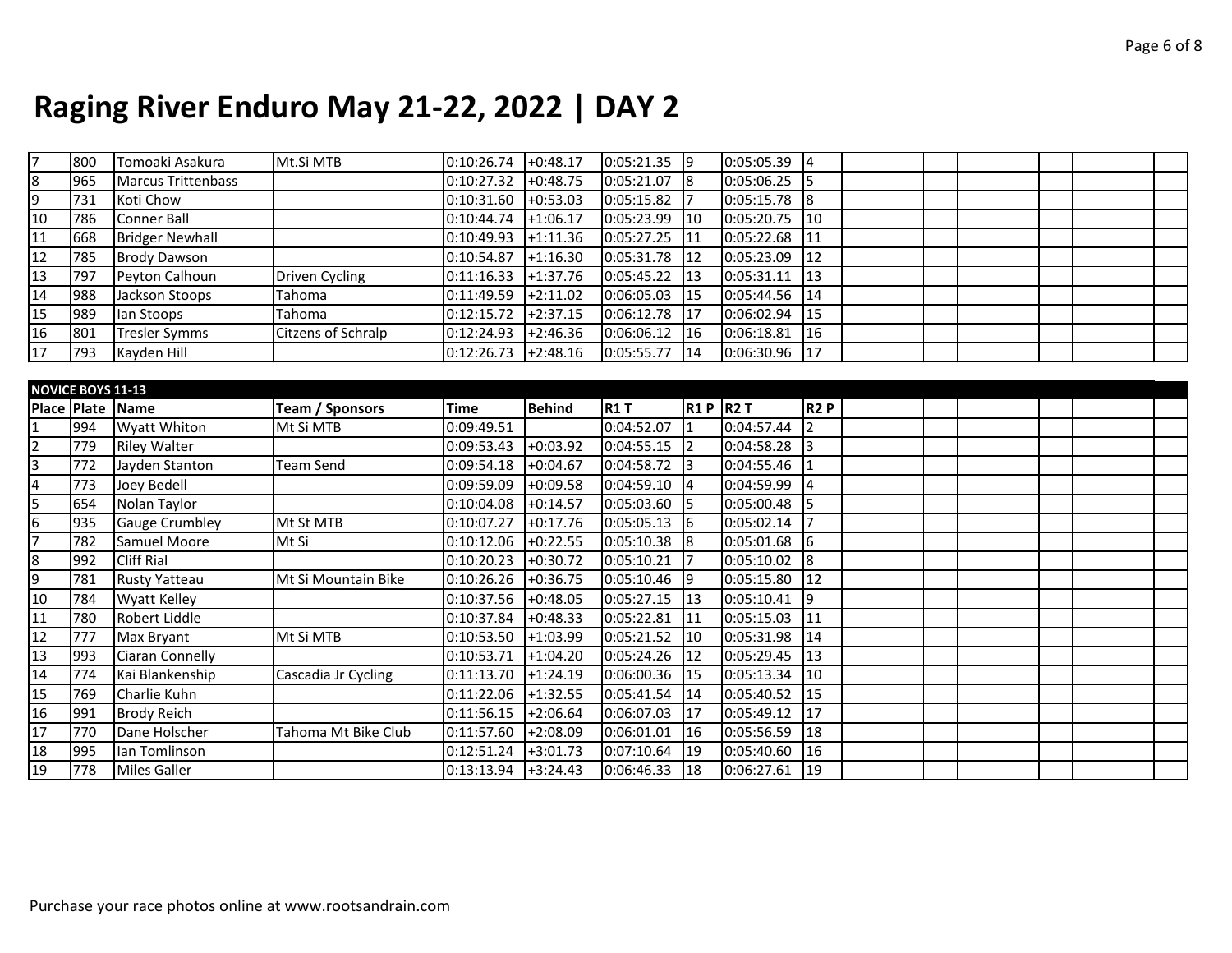|                | <b>NOVICE BOYS 10 &amp; UNDER</b> |                       |                           |            |               |                |       |            |                  |  |  |  |  |  |  |
|----------------|-----------------------------------|-----------------------|---------------------------|------------|---------------|----------------|-------|------------|------------------|--|--|--|--|--|--|
|                |                                   | Place Plate Name      | <b>Team / Sponsors</b>    | Time       | <b>Behind</b> | <b>R1T</b>     | IR1 P | <b>R2T</b> | R <sub>2</sub> P |  |  |  |  |  |  |
|                | 985                               | Crosby Zimmerman      | Commencal, Dharco         | 0:09:44.79 |               | 0:04:54.18     |       | 0:04:50.61 |                  |  |  |  |  |  |  |
| $\overline{2}$ | 761                               | Logan Ledain          | Galbraith Gravity Ra      | 0:09:45.16 | $+0:00.37$    | 0:04:53.00     |       | 0:04:52.16 |                  |  |  |  |  |  |  |
| 3              | 767                               | <b>Sutton Wolford</b> | <b>Sweetlines Gravity</b> | 0:09:51.34 | $+0:06.55$    | 0:04:57.25     |       | 0:04:54.09 |                  |  |  |  |  |  |  |
| 4              | 749                               | <b>Bradley Neef</b>   | SOS/Magura/Leatt/ODI      | 0:09:51.71 | $+0:06.92$    | 0:04:54.56     |       | 0:04:57.15 | 14               |  |  |  |  |  |  |
| 5              | 765                               | Sam Schmid            | Cascadia Jr Cycling       | 0:10:02.36 | $+0:17.57$    | 0:05:02.09     |       | 0:05:00.27 |                  |  |  |  |  |  |  |
| 6              | 764                               | Sam Blodget           | School of Send            | 0:10:19.20 | $+0:34.41$    | $0:05:17.25$ 9 |       | 0:05:01.95 | -16              |  |  |  |  |  |  |
| 7              | 750                               | Colton Brady          |                           | 0:10:20.01 | $+0:35.22$    | 0:05:11.99     |       | 0:05:08.02 |                  |  |  |  |  |  |  |
| 18             | 766                               | Soren Donnelly        | Cascadia Jr Cycling       | 0:10:20.27 | $+0:35.48$    | 0:05:10.35     |       | 0:05:09.92 | -18              |  |  |  |  |  |  |
| 9              | 966                               | Rainier Pierce        | Japanese Gulch MTB        | 0:10:33.95 | $+0:49.16$    | 0:05:14.00     |       | 0:05:19.95 | -19              |  |  |  |  |  |  |
| 10             | 757                               | Julian Probasco       |                           | 0:10:51.50 | $+1:06.71$    | 0:05:29.83     | 11    | 0:05:21.67 | 10               |  |  |  |  |  |  |
| 11             | 756                               | Julian Nguyen         | School of Send            | 0:10:52.96 | $+1:08.17$    | 0:05:21.60     | 10    | 0:05:31.36 | 12               |  |  |  |  |  |  |
| 12             | 755                               | Isaac Leh             | Tahoma MTB                | 0:11:27.01 | $+1:42.22$    | 0:05:55.08     | 13    | 0:05:31.93 | 113              |  |  |  |  |  |  |
| 13             | 748                               | Benjamin Dye          | SOS & Syncline LLC        | 0:11:27.66 | $+1:42.87$    | 0:05:43.19     | 12    | 0:05:44.47 | 14               |  |  |  |  |  |  |
| 14             | 762                               | <b>Neal Wimmer</b>    |                           | 0:11:55.12 | $+2:10.33$    | 0:06:01.43     | 14    | 0:05:53.69 | 15               |  |  |  |  |  |  |
| 15             | 673                               | Conrad Burnett        |                           | 0:12:21.09 | $+2:36.30$    | 0:06:14.60     | 116   | 0:06:06.49 | <sup>16</sup>    |  |  |  |  |  |  |
| 16             | 710                               | Nils Beeler           | <b>Beeler Family</b>      | 0:12:36.63 | $+2:51.84$    | 0:06:11.50     | 115   | 0:06:25.13 | I17              |  |  |  |  |  |  |
| 17             | 751                               | Corbin Jacoby Fix     | <b>School of Send</b>     | 0:13:05.48 | $+3:20.69$    | 0:07:39.96     | 17    | 0:05:25.52 | 11               |  |  |  |  |  |  |

| <b>NOVICE GIRLS 14-16</b> |                         |                         |            |                 |             |                    |            |       |  |  |  |  |  |
|---------------------------|-------------------------|-------------------------|------------|-----------------|-------------|--------------------|------------|-------|--|--|--|--|--|
|                           | Place   Plate   Name    | <b>Sponsors</b><br>Team | Time       | <b>I</b> Behind | IR1 T       | <b>IR1 P IR2 T</b> |            | IR2 P |  |  |  |  |  |
| 742                       | Collins<br><b>ILucy</b> |                         | 0:11:32.71 |                 | 10:05:50.93 |                    | 0:05:41.78 |       |  |  |  |  |  |
| 181C                      | <b>Addison Walter</b>   |                         | 0:12:11.46 | $+0:38.75$      | 0:06:08.83  |                    | 0:06:02.63 |       |  |  |  |  |  |

|            | <b>NOVICE GILRS 11-13</b> |                       |                           |            |               |                |               |            |             |  |  |  |  |  |  |
|------------|---------------------------|-----------------------|---------------------------|------------|---------------|----------------|---------------|------------|-------------|--|--|--|--|--|--|
|            |                           | Place Plate Name      | <b>Team / Sponsors</b>    | Time       | <b>Behind</b> | <b>R1T</b>     | <b>R1PR2T</b> |            | <b>IR2P</b> |  |  |  |  |  |  |
|            | 808                       | <b>Phoebe Spencer</b> | <b>INK Mountain Vikes</b> | 0:10:56.83 |               | $0:05:30.68$ 1 |               | 0:05:26.15 |             |  |  |  |  |  |  |
|            | 1967                      | Deb Gallanar          | <b>Sweetlines</b>         | 0:11:15.78 | $+0:18.95$    | $0:05:41.34$ 3 |               | 0:05:34.44 |             |  |  |  |  |  |  |
|            | 1807                      | <b>Peyton Felure</b>  | Sweetlines Jr Racing      | 0:11:20.37 | $+0:23.54$    | $0:05:40.08$ 2 |               | 0:05:40.29 |             |  |  |  |  |  |  |
|            | 806                       | Meredith Geiger       |                           | 0:12:12.45 | $+1:15.62$    | $0:06:12.02$ 4 |               | 0:06:00.43 |             |  |  |  |  |  |  |
|            | 700                       | <b>IElin Beeler</b>   | <b>Beeler Family</b>      | 0:12:33.58 | $+1:36.75$    | $0:06:29.72$ 5 |               | 0:06:03.86 |             |  |  |  |  |  |  |
| <b>DNF</b> | 1968                      | Lily Swanson          |                           |            |               | $0:08:03.72$ 6 |               |            |             |  |  |  |  |  |  |